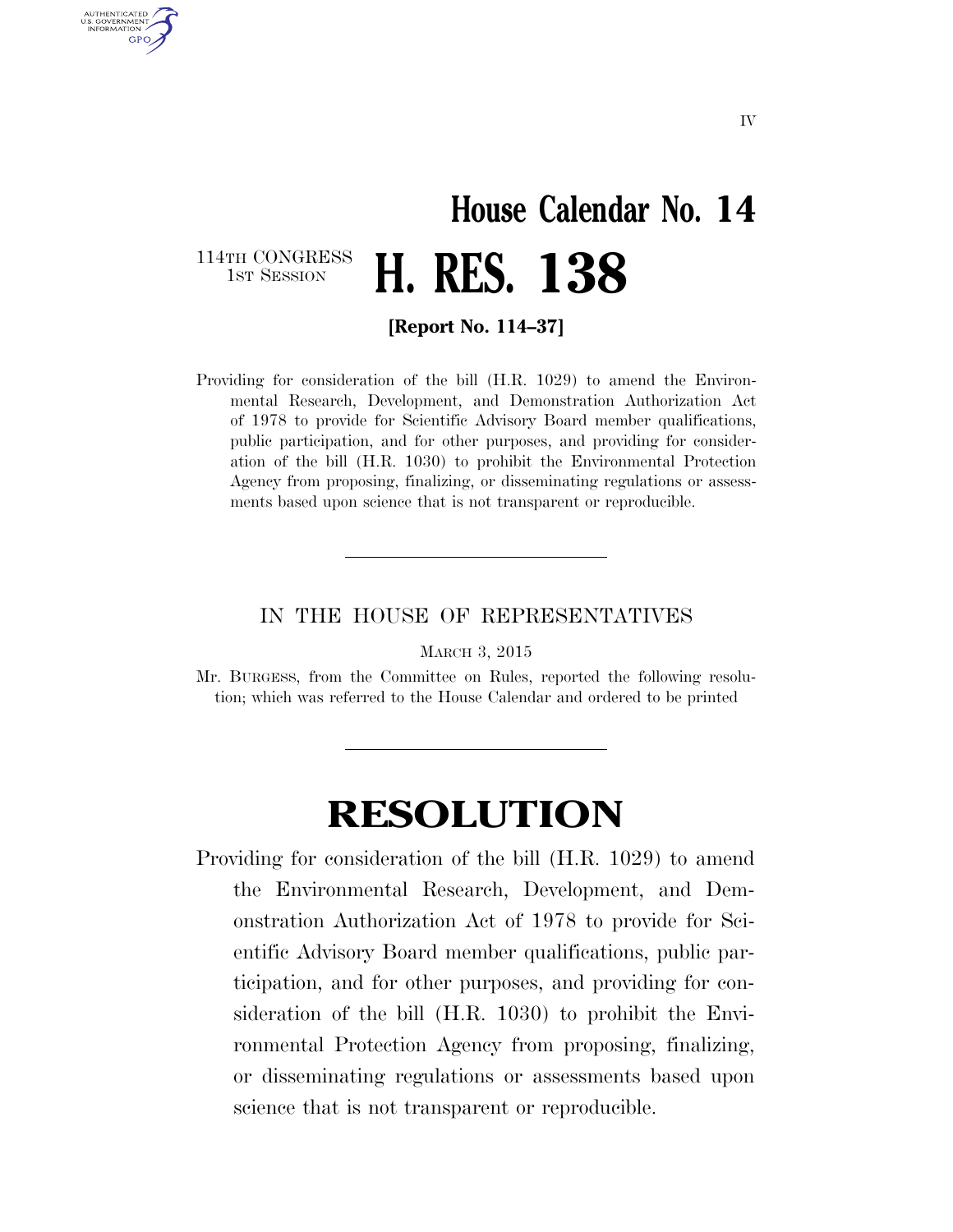*Resolved,* That at any time after adoption of this reso- lution the Speaker may, pursuant to clause 2(b) of rule XVIII, declare the House resolved into the Committee of the Whole House on the state of the Union for consider- ation of the bill (H.R. 1029) to amend the Environmental Research, Development, and Demonstration Authorization Act of 1978 to provide for Scientific Advisory Board mem- ber qualifications, public participation, and for other pur- poses. The first reading of the bill shall be dispensed with. All points of order against consideration of the bill are waived. General debate shall be confined to the bill and shall not exceed one hour equally divided and controlled by the chair and ranking minority member of the Com- mittee on Science, Space, and Technology. After general debate the bill shall be considered for amendment under the five-minute rule. In lieu of the amendment in the na- ture of a substitute recommended by the Committee on Science, Space, and Technology now printed in the bill, it shall be in order to consider as an original bill for the purpose of amendment under the five-minute rule an amendment in the nature of a substitute consisting of the text of Rules Committee Print 114-10. That amendment in the nature of a substitute shall be considered as read. All points of order against that amendment in the nature of a substitute are waived. No amendment to that amend-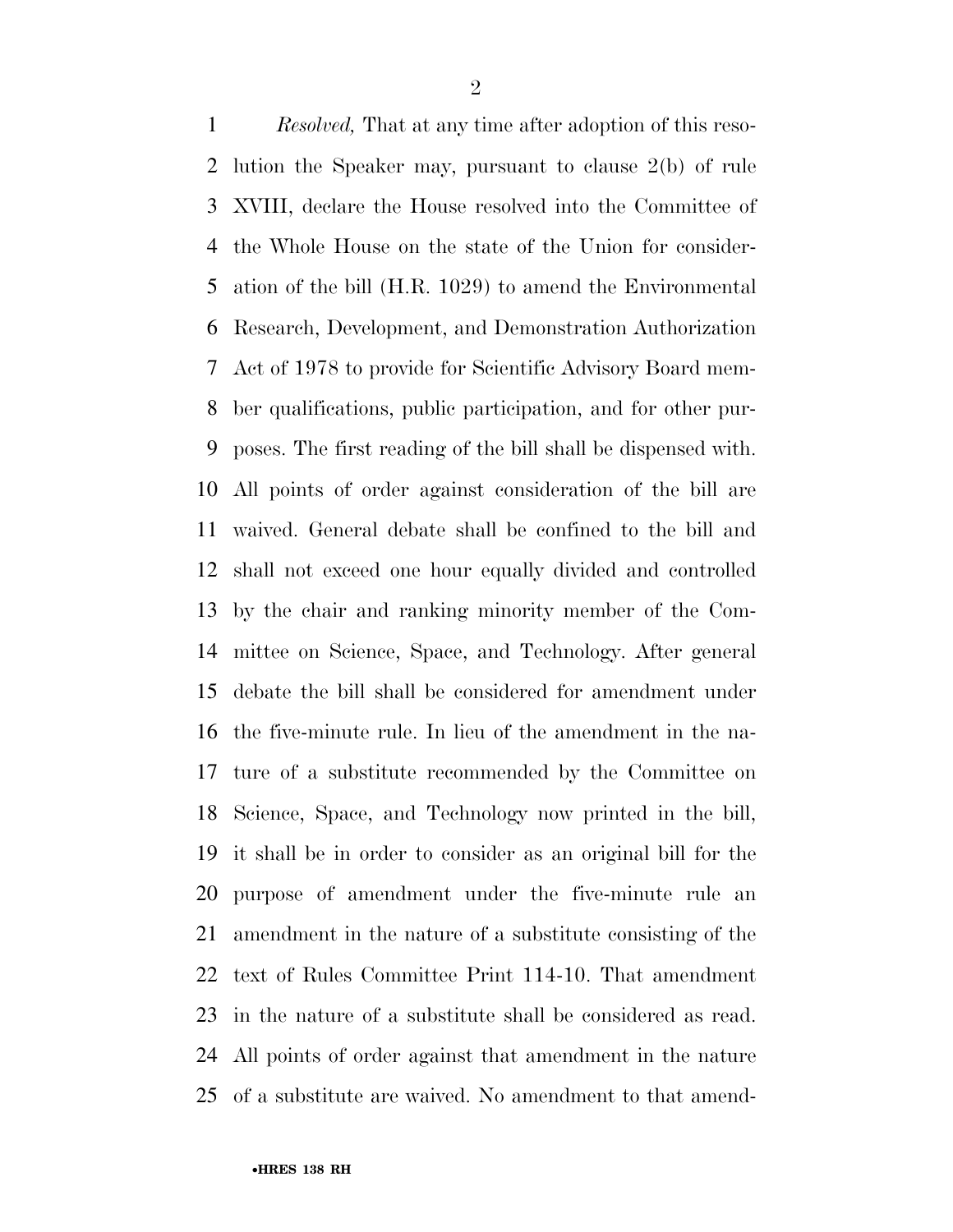ment in the nature of a substitute shall be in order except those printed in part A of the report of the Committee on Rules accompanying this resolution. Each such amend- ment may be offered only in the order printed in the re- port, may be offered only by a Member designated in the report, shall be considered as read, shall be debatable for the time specified in the report equally divided and con- trolled by the proponent and an opponent, shall not be subject to amendment, and shall not be subject to a de- mand for division of the question in the House or in the Committee of the Whole. All points of order against such amendments are waived. At the conclusion of consider- ation of the bill for amendment the Committee shall rise and report the bill to the House with such amendments as may have been adopted. Any Member may demand a separate vote in the House on any amendment adopted in the Committee of the Whole to the bill or to the amend- ment in the nature of a substitute made in order as origi- nal text. The previous question shall be considered as or- dered on the bill and amendments thereto to final passage without intervening motion except one motion to recommit with or without instructions.

 SEC. 2. At any time after adoption of this resolution the Speaker may, pursuant to clause 2(b) of rule XVIII, declare the House resolved into the Committee of the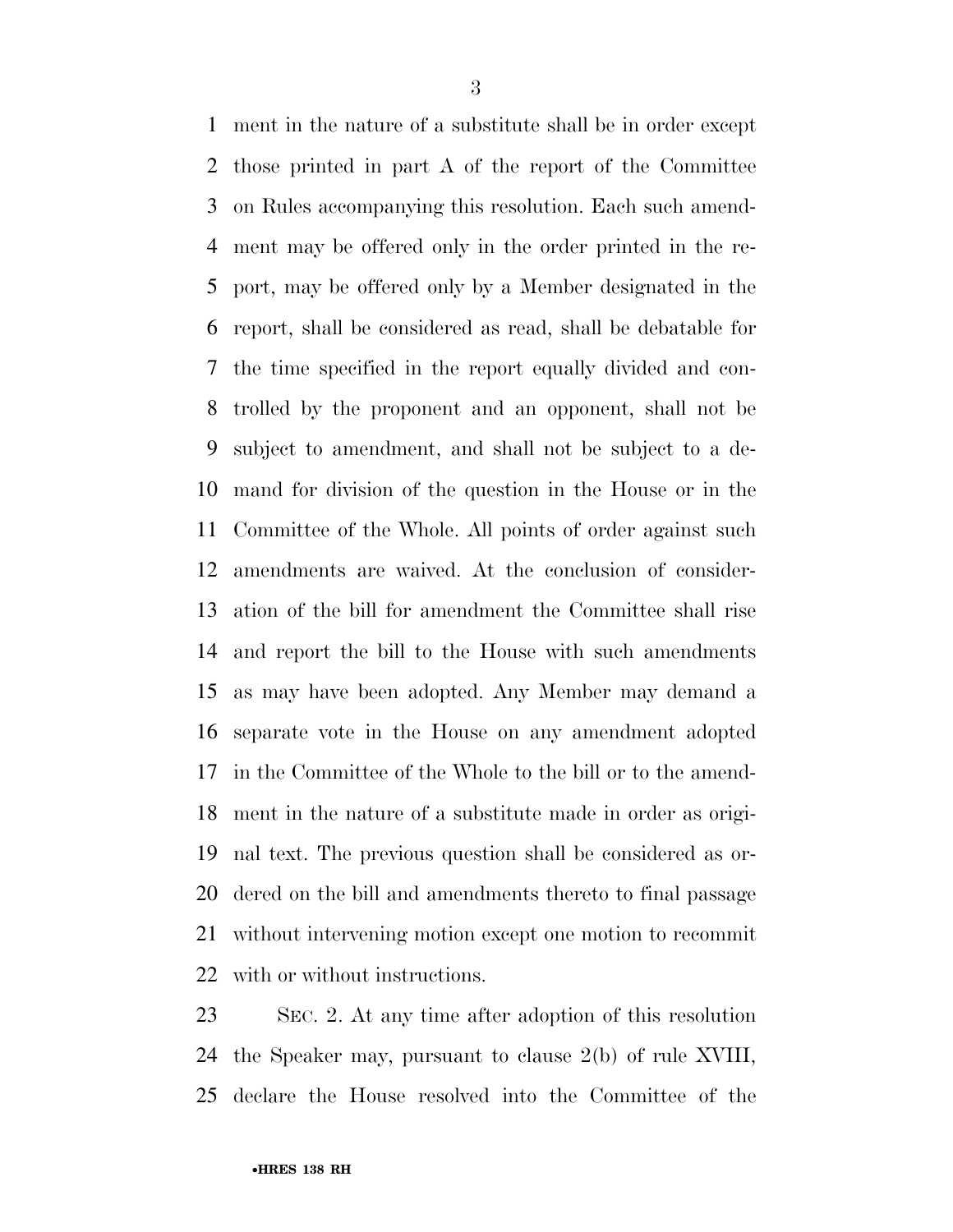Whole House on the state of the Union for consideration of the bill (H.R. 1030) to prohibit the Environmental Pro- tection Agency from proposing, finalizing, or dissemi- nating regulations or assessments based upon science that is not transparent or reproducible. The first reading of the bill shall be dispensed with. All points of order against consideration of the bill are waived. General debate shall be confined to the bill and shall not exceed one hour equal- ly divided and controlled by the chair and ranking minor- ity member of the Committee on Science, Space, and Technology. After general debate the bill shall be consid- ered for amendment under the five-minute rule. It shall be in order to consider as an original bill for the purpose of amendment under the five-minute rule an amendment in the nature of a substitute consisting of the text of Rules Committee Print 114-11. That amendment in the nature of a substitute shall be considered as read. All points of order against that amendment in the nature of a sub- stitute are waived. No amendment to that amendment in the nature of a substitute shall be in order except those printed in part B of the report of the Committee on Rules accompanying this resolution. Each such amendment may be offered only in the order printed in the report, may be offered only by a Member designated in the report, shall be considered as read, shall be debatable for the time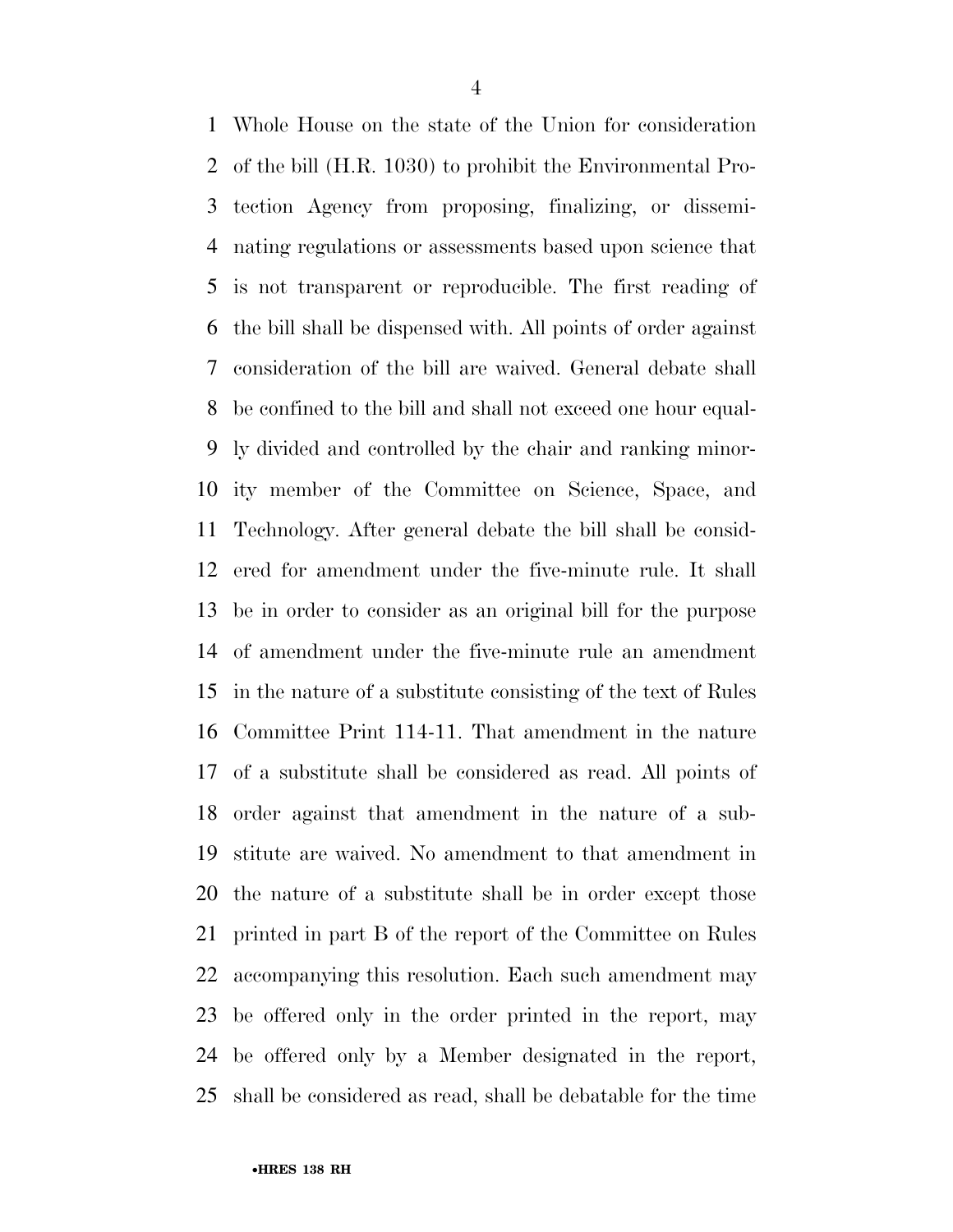specified in the report equally divided and controlled by the proponent and an opponent, shall not be subject to amendment, and shall not be subject to a demand for divi- sion of the question in the House or in the Committee of the Whole. All points of order against such amendments are waived. At the conclusion of consideration of the bill for amendment the Committee shall rise and report the bill to the House with such amendments as may have been adopted. Any Member may demand a separate vote in the House on any amendment adopted in the Committee of the Whole to the bill or to the amendment in the nature of a substitute made in order as original text. The previous question shall be considered as ordered on the bill and amendments thereto to final passage without intervening motion except one motion to recommit with or without in-structions.